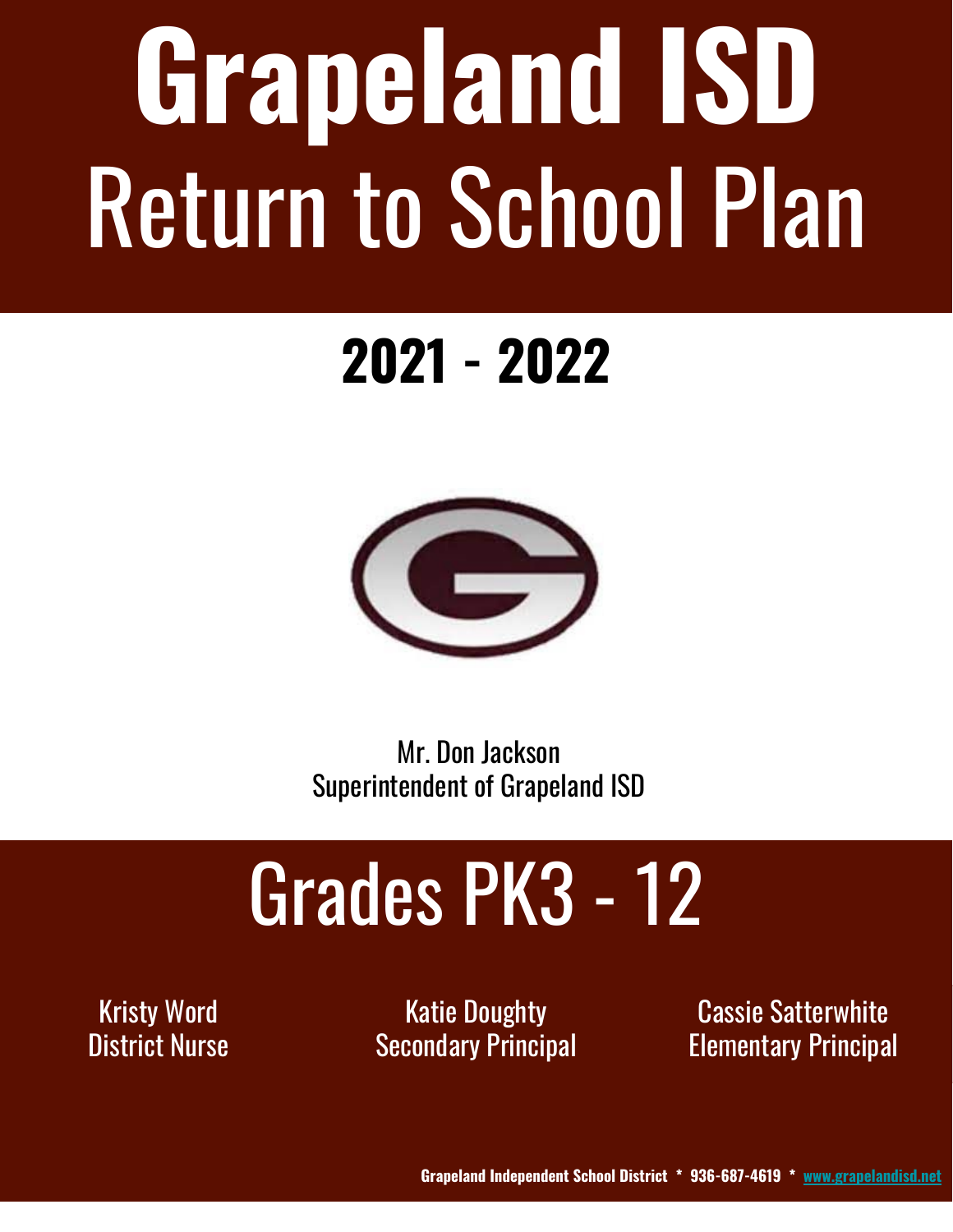### **Welcome Back**

Grapeland ISD looks forward to welcoming students back to school on August 18, 2021. Despite the ongoing challenges with COVID-19, our campuses will continue to provide an excellent education to our students on campus this year. As the public health crisis continues, we have been planning for the opening of the 2021 - 2022 school year with a focus on the health, safety, and well-being of our staff, students, and community.



#### **Custodial Protocols**

- All classrooms and restrooms will be cleaned and disinfected daily.
- Sanitizing of classrooms, common areas, and hallways will be conducted with EPA approved disinfectants daily.
- Custodial staff will continue to focus on cleaning and disinfecting high touch surfaces in offices, hallways, common areas, and restrooms during the school day.
- Students and staff will have access to hand sanitizer.

### **COVID-19 Response**

The situation with COVID-19 is continuously changing, as are the protocols and measures needed to keep students and staff safe. Plans will remain flexible to accommodate potential changes and these guidelines may be modified as needed. As adjustments may be necessary throughout the coming school year, it will be our priority to keep the community informed of those changes and updates. The Grapeland ISD website will provide you with the most up-to-date information.

#### **Protocols for Mask / TITUTTIN Face Coverings**

In accordance with Governor Abbott's most recent Executive Order GA-38, Grapeland ISD may not require the use of face coverings. Students and staff who wish to wear face coverings are certainly encouraged to do so.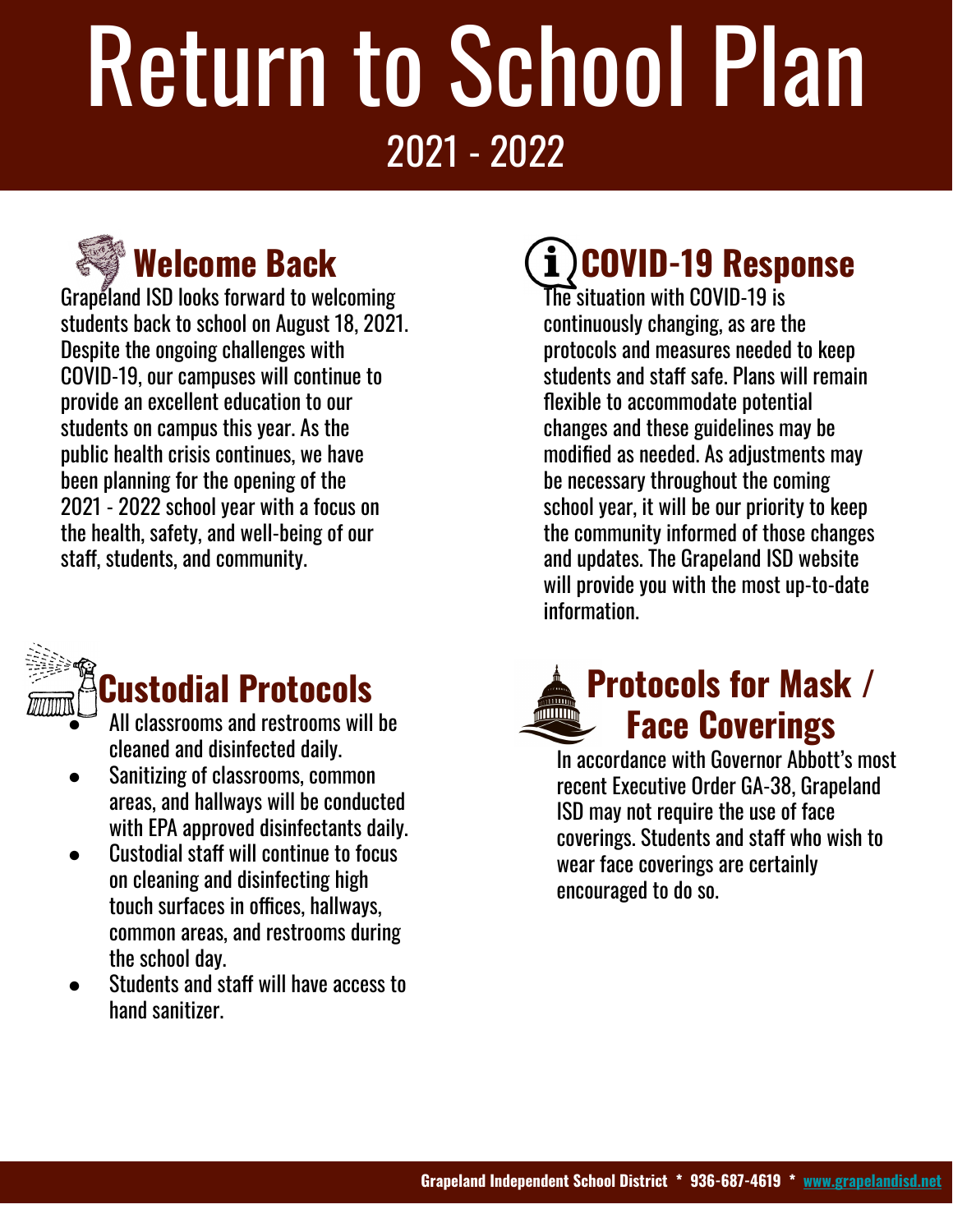

The District's plan includes continuing to provide bus transportation to and from school to all families who desire it.

- Students are required to stay home if COVID-19 symptoms are present.
- Students who wish to wear face coverings are certainly encouraged to do so.
- Hand sanitizer will be provided on buses for students to use as they board.
- Buses will be cleaned and sanitized between routes.



The health and safety of  $\widetilde{\text{G}}$ ISD staff and students is a top priority. Students and staff should self-screen for COVID-19 symptoms regularly and individuals who present any of the following symptoms that are not normal for them should stay home :

- Feeling feverish or a measured temperature greater than or equal to 100.0° F
- Loss of taste or smell
- **Cough**
- **Difficulty breathing**
- Shortness of breath
- **Fatigue**
- Headache
- Chills
- Sore throat
- Congestion or runny nose
- Shaking or exaggerated shivering
- Significant muscle pain or ache
- **Diarrhea**
- Nausea or vomiting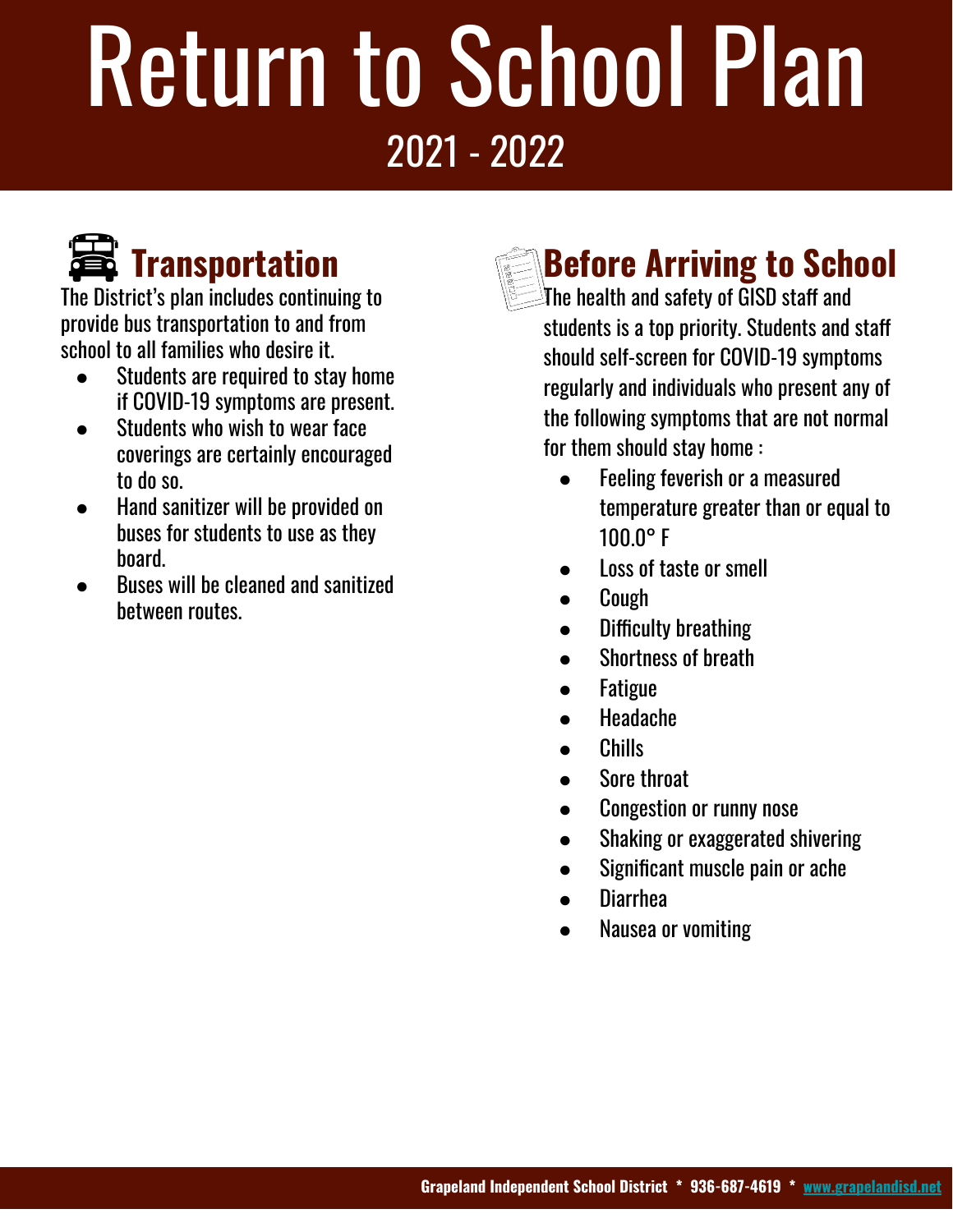### **Isolation Protocols**

When a student has displayed symptoms of COVID-19 at school, the school nurse will provide a clinical assessment to determine if and when a student needs to be sent home.

Students who are ill will be separated from their peers and should be picked up within 1 hour from the time the campus contacted the student's parent/guardian.

If an individual who has been in a school is confirmed to have COVID-19, the district will notify the local health department and the Department of State Health Services, in accordance with applicable federal, state, and local laws and regulations, including confidentiality requirements of the Americans with Disabilities Act (ADA) and Family Educational Rights and Privacy Act (FERPA).

### **Class Transitions**

- Mask wearing is optional for students.
- Good hand hygiene is important for health and safety.
- Hand sanitizer will be available, but students are encouraged to have their own supply if possible for more frequent use.
- Students will be expected to not congregate in hallways/restrooms/etc.
- Students are expected to keep moving - no loitering.

#### **UIL & Extracurricular Activities**

- Practices and contests will be conducted following safety protocols provided by guidance from UIL and TEA.
- The most recent guidance from UIL is available at

[https://www.uiltexas.org/policy/2021-](https://www.uiltexas.org/policy/2021-22-policy-info/2021-2022-uil-risk-mitigation-guidelines) [22-policy-info/2021-2022-uil-risk-mit](https://www.uiltexas.org/policy/2021-22-policy-info/2021-2022-uil-risk-mitigation-guidelines) [igation-guidelines](https://www.uiltexas.org/policy/2021-22-policy-info/2021-2022-uil-risk-mitigation-guidelines)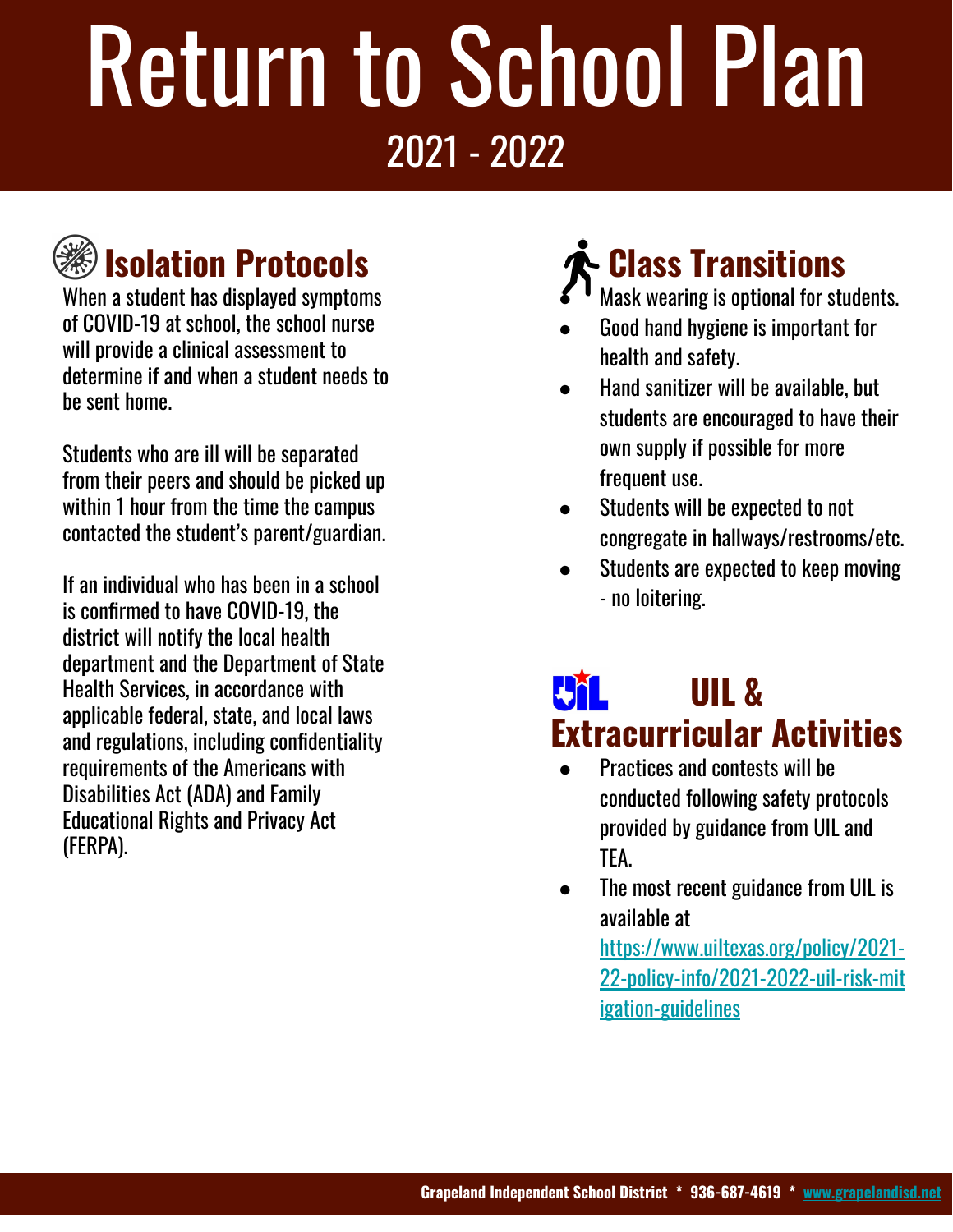

#### **Quarantine Protocols**

- Close contact determinations are generally based on guidance outlined by the CDC, which notes that individuals who are vaccinated or individuals who have had COVID-19 within the last 3 months are not considered close contacts.
- Individuals who have been notified that they were in close contact with a person who is confirmed to have COVID-19 should monitor for symptoms and **may** opt to stay at home during the recommended stay-at-home period.
- If you choose to quarantine after being identified as close contact with someone who is confirmed to have COVID-19, please note the following:
	- Students may choose to quarantine after being in close contact with someone who is labconfirmed to have COVID-19. Students/Parents are encouraged to contact their teachers through email to receive makeup work during their absence.
	- Staff who choose to quarantine after being identified as close contact with someone who is confirmed to have COVID-19 must notify their supervisor and follow Grapeland ISD procedures for leaves and absences in accordance with board policy and the GISD Employee Handbook.

#### **Staff**

Paid sick leave and expanded family and medical leave as afforded by the Families First Coronavirus Response Act (FFCRA) through December 31, 2020, and as extended by the Grapeland ISD board of trustees expired on June 30, 2021.